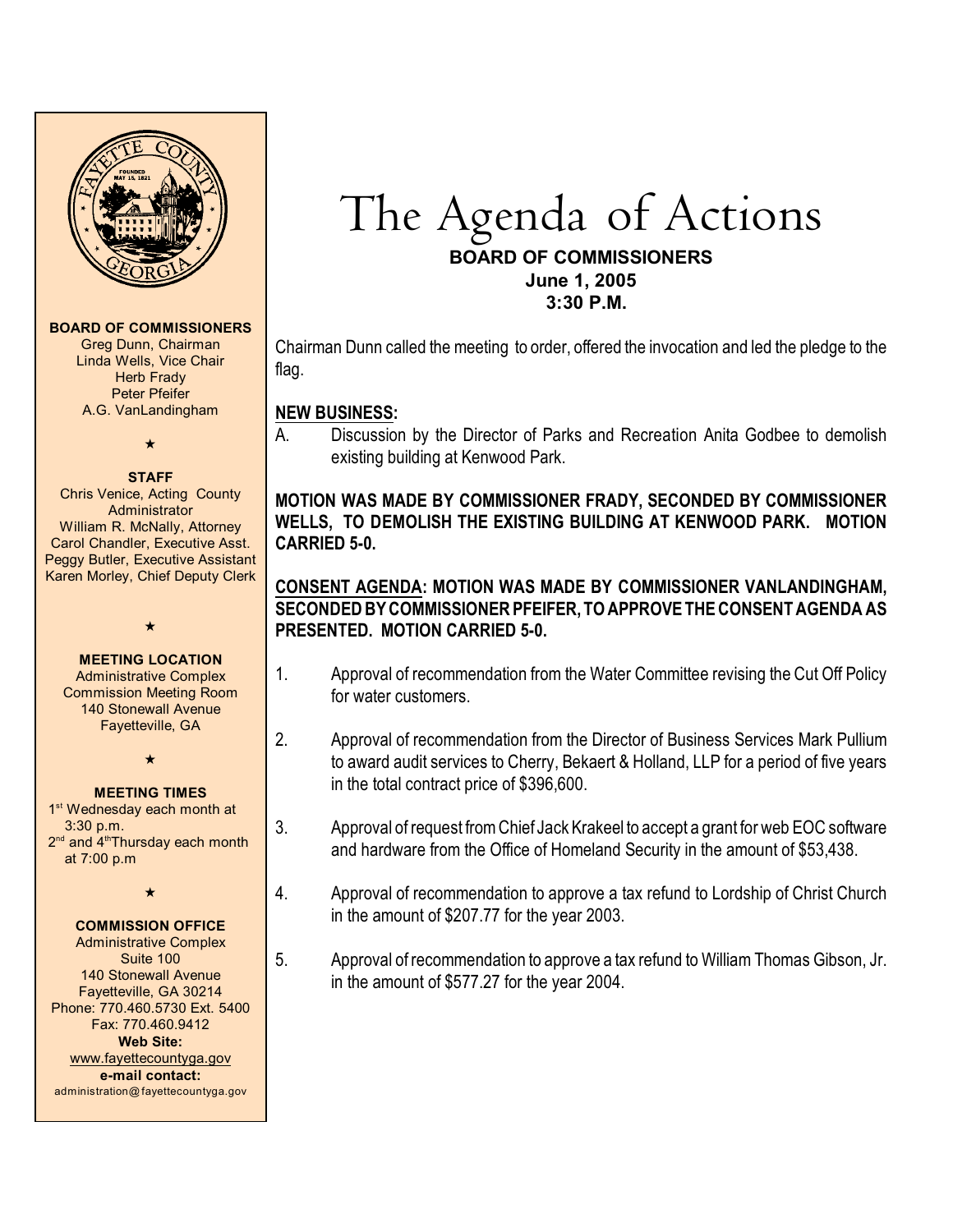**Agenda of Actions June 1, 2005 Page 2**

#### **PUBLIC COMMENT:**

Members of the public are allowed up to five minutes each to address the Board on issues of concern other than those items which are on this evening's agenda.

#### **THERE WAS NO PUBLIC COMMENT.**

#### **STAFF REPORTS:**

CHRIS VENICE: Acting County Administrator Chris Venice reported that at the last Board of Commissioner's Meeting a citizen appeared before the Board to express a concern about a sewer smell behind his house. Ms. Venice reported that she contacted the City of Fayetteville and they informed her that during heavy flows they were having a problem with air seepage through old manhole covers that were cracked. The City said they had ordered new manhole covers that had not come in yet, but in the interim they had covered the manholes with plastic and weighted down the manholes in an effort to dissipate the smell. Ms. Venice said she informed the citizen of this.

BILL MCNALLY: County Attorney Bill McNally asked for an Executive Session to discuss 2 legal items, one real estate item and two personnel items.

A.G. VANLANDINGHAM: Commissioner VanLandingham said he wanted to comment on something that was in the newspaper. He said someone was delusional in thinking that Greg Dunn was the undisputed leader of this group, that the Board members did everything he said. He said Greg did not enjoy that position at all, never has and never will. He said he thought they had a composite on this Board that complimented one another and he felt they had five individual thinkers. He said he felt the Board was very independent in their thought process and he would challenge anyone to show a fact where they found the Board in a lockstep with Chairman Dunn.

## **EXECUTIVE SESSION: MOTION WAS MADE BY COMMISSIONER WELLS, SECONDED BY COMMISSIONER FRADY, TO ADJOURN TO EXECUTIVE SESSION TO DISCUSS 2 LEGAL ITEMS, ONE REAL ESTATE ITEM AND TWO PERSONNEL ITEMS. MOTION CARRIED 5-0.**

**PERSONNEL:** Attorney McNally and staff advised the Board on a personnel matter.

## **THE BOARD TOOK NO ACTION ON THIS MATTER.**

**PERSONNEL:** Attorney McNally and staff advised the Board on a personnel matter.

## **THE BOARD TOOK NO ACTION ON THIS MATTER.**

**REAL ESTATE:** Attorney McNally advised the Board on a real estate matter.

#### **THE BOARD TOOK NO ACTION ON THIS MATTER.**